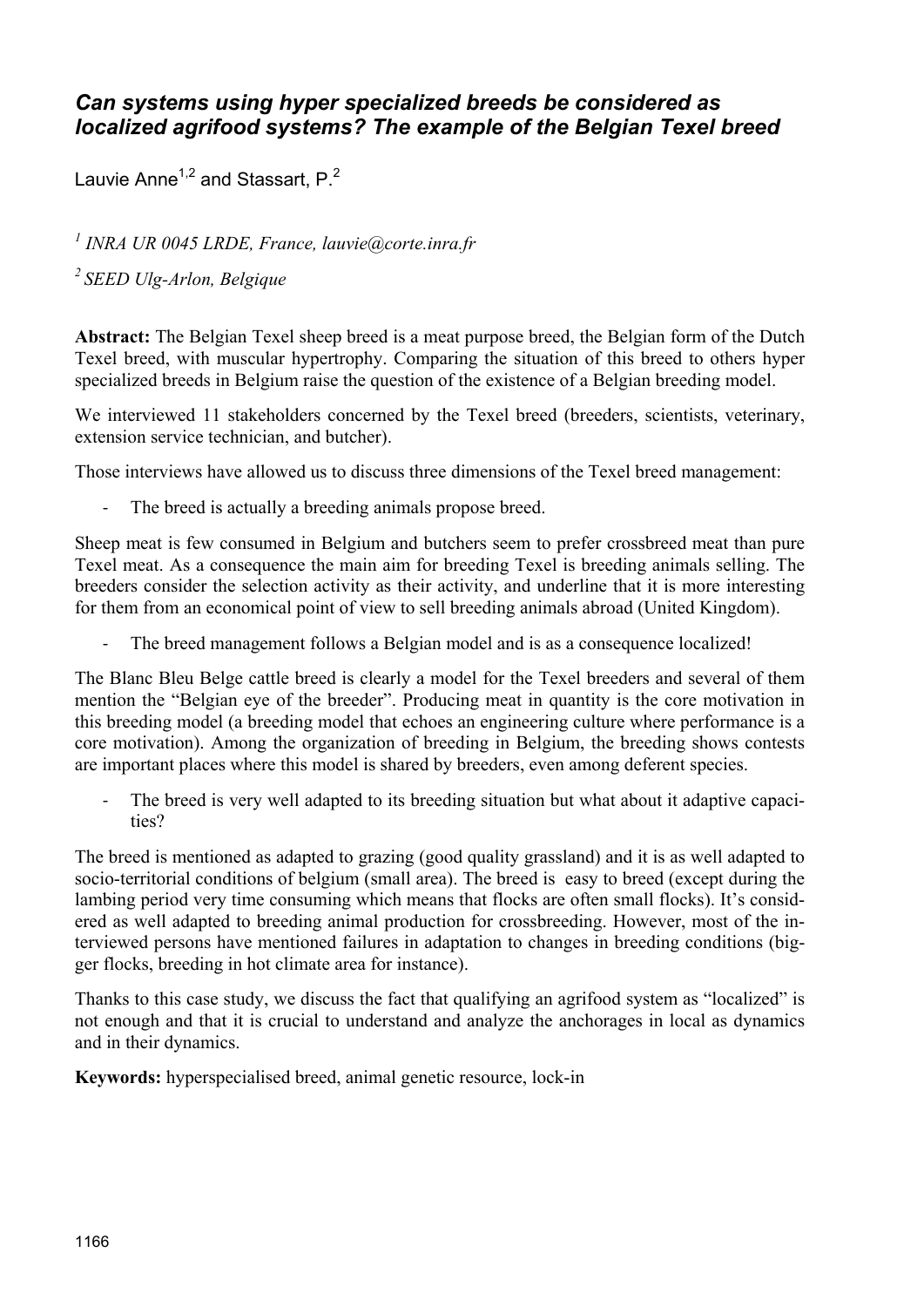# **Introduction**

In Belgium hyper specialized breeds have been selected for meat purpose, each one with a muscular hypertrophy, in several livestock species. The best known is probably the cattle breed Blanc Bleu Belge, but a hyperspecialized pig breed have also been selected, the Pietrain, and a hyperspecialized sheep breed as well, the Belgian Texel sheep breed.

The Belgian Texel sheep breed is a meat purpose breed, with muscular hypertrophy, and it is the Belgian form of the Dutch Texel breed. Indeed, even if very few references are available concerning the history of the Belgian branch of the breed, it is clear that it comes from the Dutch Texel, itself having its origins the Texel islands area, and which also initiated the French branch of the breed.

The breed is managed by an association for small ruminant breeding in Wallonie<sup>222</sup>, called AWEOC (Association Wallonne des Eleveurs Ovins et Caprins). This association is organized in breed commissions for each breed. The Belgian Texel has its own breed commission, different from the one for French Texel. The breed commission is in charge of managing the Flock Book, the "linear quotation"223, and to organize breed livestock shows (competitions organized at the province $^{224}$  level).

Comparing the situation of this breed to others hyper specialized breeds in Belgium raise the question of the existence of a Belgian breeding model with an anchorage in the Belgium territory (Daniaux et al., 2006). Considering territorial anchorage of those hyper specialized breeds echoes the statement of Hinrichs (2003) that there is a frequently used shortcut that consider food system localization as an automatic counterpoint to globalization (and the associated industrialization and homogenization of agriculture). The hyper specialized breeds can be referred to in terms of territorial anchorage (Daniaux et al., 2006) and are at the same time considered as the product of an industrialized and globalized form of agriculture (Stassart and Jamar, 2009). This case questions mainly the local-global dichotomy, through the apparent contradiction mentioned above and invites to question the term "local".

Comparing the situation of the Belgian Texel breed to others hyper specialized breeds in Belgium, our aim is in this paper

(i) to identify elements referring to a Belgian breeding model in various stakeholders interviews,

(ii) to make hypothesis on the way this model was build,

and (iii) to discuss the anchorage of this model in the Belgium territory on the specific case of the Texel breed.

Thanks to this case study that we put perspective with other cases of localized food systems in Belgium, we discuss the question the term of "local" itself in the dynamics of local anchorage.

#### **A case study based on interviews**

We interviewed 11 stakeholders concerned by the Texel breed (breeders, scientists, veterinary, extension service technician, and butcher). The interviews were semi structured interviews concerning, depending on the stakeholders, the main characteristics of the farming systems, the points of view on the breed, the motives for breeding it, the selection criteria, the collective management, the valorization

<sup>&</sup>lt;sup>222</sup> French speaking Belgium.

<sup>&</sup>lt;sup>223</sup> A qualification grid attributing numerous marks to an animal depending on its morphological characteristics, which is similar in most of the points that are marked for any sheep breed in Belgium.

<sup>&</sup>lt;sup>224</sup> Territorial organization in Belgium.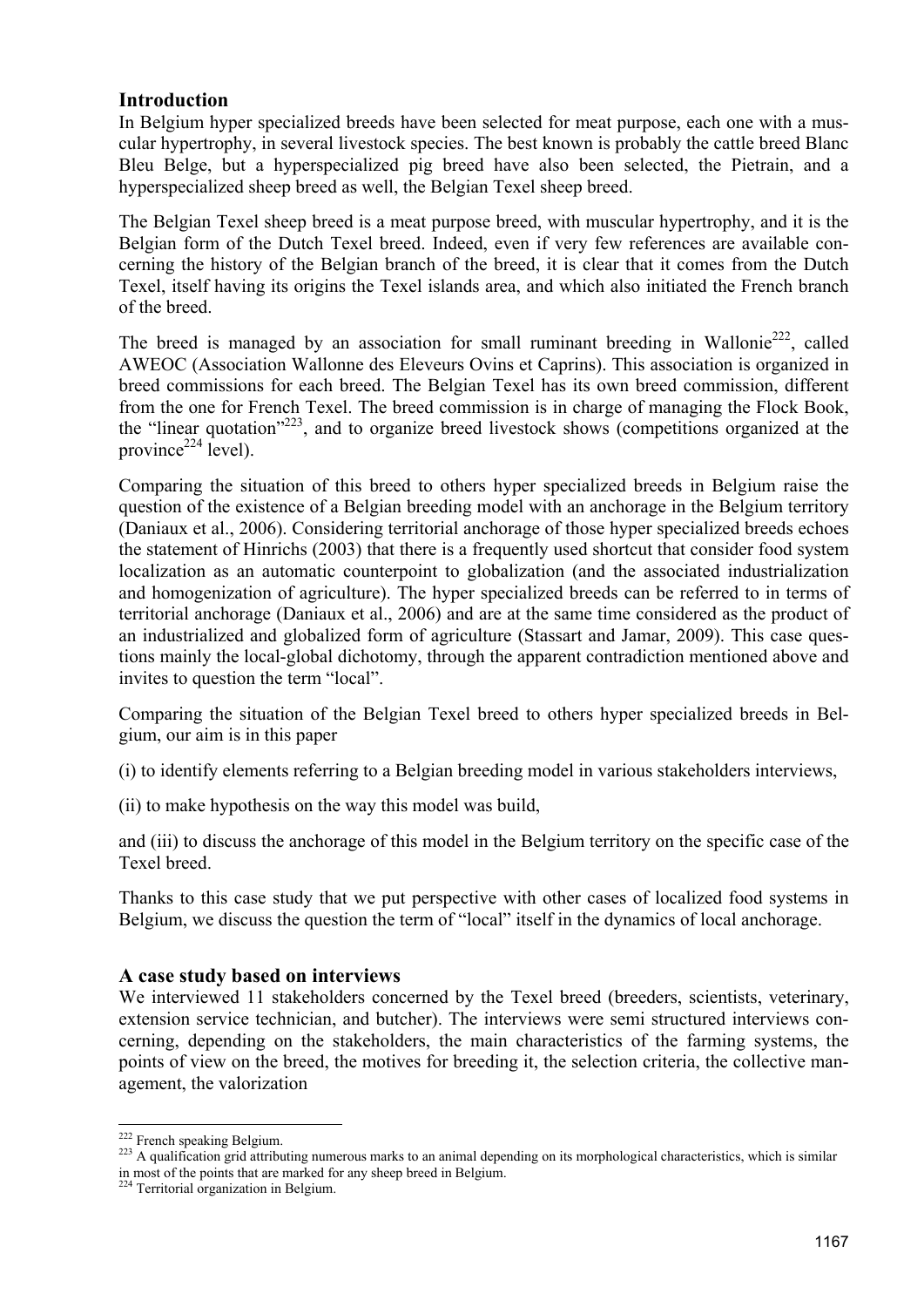We made a thematic analysis of the interviews, distinguishing the several themes mentioned in the box 1.

| -Comparison with other breeds                                                                                                                                                                                                                                                                           |
|---------------------------------------------------------------------------------------------------------------------------------------------------------------------------------------------------------------------------------------------------------------------------------------------------------|
| Comparing Belgian Texel with Dutch and French Texel<br>$\bullet$                                                                                                                                                                                                                                        |
| Comparing with the rare sheep breed Roux Ardennais<br>$\bullet$                                                                                                                                                                                                                                         |
| -The selection model                                                                                                                                                                                                                                                                                    |
|                                                                                                                                                                                                                                                                                                         |
| The Texel Model<br>$\bullet$                                                                                                                                                                                                                                                                            |
| The Belgian selection model (comparing with Blanc Bleu Belge and Pietrain)<br>$\bullet$                                                                                                                                                                                                                 |
| Fact that the selection have moved too far and move backward<br>$\bullet$                                                                                                                                                                                                                               |
| -Abilities and characteristics of the animals of the breed<br>-Breeding activities at individual and collective level<br>Genetic management<br>$\bullet$<br>Organization<br>$\bullet$<br>Collective tools<br>$\bullet$<br>Breeder figure<br>$\bullet$<br>Request for care (during lambing)<br>$\bullet$ |
| -Market for products of the activity                                                                                                                                                                                                                                                                    |
| Economic sector for Texel                                                                                                                                                                                                                                                                               |
| Market for breeding animals.<br>$\bullet$                                                                                                                                                                                                                                                               |
|                                                                                                                                                                                                                                                                                                         |
|                                                                                                                                                                                                                                                                                                         |

As our aim was to compare this case to the other Belgian hyper specialized breeds, we mobilized the data from case studies concerning the *Blanc Bleu Belge* and the *Pietrain* breeds made in the SEED Arlon and mainly leaded by Catherine Mougenot and Pierre Stassart (Stassart & Jamar, 2008 and 2009; Stas, 2007, Stas & Mougenot, 2009).

#### **The Texel breed management: a specialized and localized breed**

Those interviews have allowed us to discuss three dimensions of the Texel breed management:

# **The breed is actually a breeding animals propose breed.**

Among the interviews two outlets have been identified for the animals of the Belgian Texel breed:

-They can be sold for meat consumption. Sheep meat is few consumed in Belgium compared to other species and in particular beef. Direct selling represents as a consequence an alternative outlet for the breeders. Butchers seem to prefer crossbreed meat than pure Texel meat. Meat quality is different from the meat quality of the *Blanc Bleu Belge* (genetic phenomenon explaining the hypertrophy are not the same). As a consequence, if the breed is a meat purpose breed its main use for meat production is as a breed for crossbreeding.

-The main aim for breeding Texel is selling of breeding animals. The breeders consider the selection activity as their activity, and underline that most of the breeding animals are sold abroad and not in Belgium. Indeed breeding animals can be sold at a much higher price abroad (in United Kingdom Kingdom among other places) than in Belgium. Price of a ram can reach 500 000 Francs (1 EUR = 40,3399 BEF) following a breeder. One of the breeders have compared in his interview the selling price of a breeding animal in Belgium (between 200 and 250 $\epsilon$ ) to the selling price of a small lamb in England of in Irland (500 or 1000  $\epsilon$ ).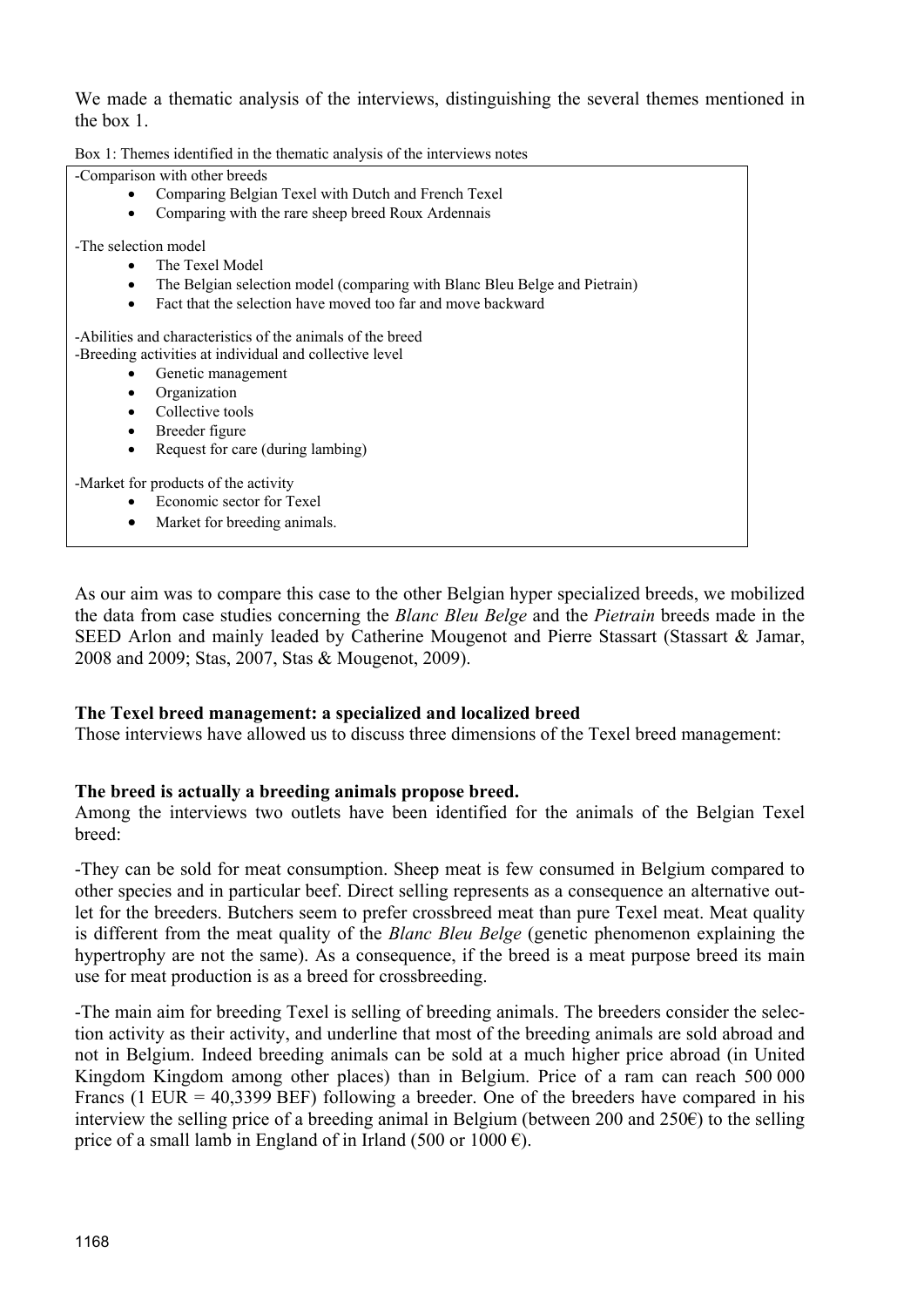As a consequence, even if the Belgian Texel breed is presented as a meat purpose breed it is actually a breeding animals propose breed.

## **The breed management follows a Belgian model and is as a consequence localized!**

The *Blanc Bleu Belge* (BBB in the following of the paper) cattle breed is clearly a model for the Texel breeders. One of the stakeholders interviewed mention their common relevance for crossbreeding.

Producing meat in quantity is the core motivation in this common breeding model. As a consequence, in Texel, the criteria "meat" and the "dressing percentage"<sup>225</sup> are important, which is similar in BBB. Motivation for breeding animals is linked to meat production: « *c'est le plaisir d'élever des bêtes à viande* » (« it is the pleasure to raise animals for meat purpose. ». However as mentioned earlier the meat quality is not the same in Texel and in BBB.

Comparing Texel to BBB, and sometimes to Pietrain, several of the stakeholders interviewed mention the "Belgian eye of the breeder". A Belgium model is visible in this comparison « *le Belge est améliorateur au niveau de la viande* » (« The belgian breeder improves the meat »). The Texel breeder's figure is link to the figure of the Belgian breeder « *on rejoindra peut être à un moment donné l'œil du belge par rapport à la sélection, le belge est un bon sélectionneur au niveau allez, on voit ça en Piétrain, on voit ça en Blanc Bleu.* » (« We may at a moment meet the question of the eye of the belgian breeder for selection, the Begian breeder is a good breeder, you can see it with Pietrain, you can see it with Blanc Bleu »). This characteristic is linked to the « eye » of the breeder mentioned by several breeders, it allows for instance to assess the dressing percentage, or to spot an animal good for meat (carcass, shape of the back, shape of the leg) and it is often mentioned when a comparison is made with BBB.

As a consequence, for the interviewed stakeholders, this selection model is localized, the entities of localization being Belgium (sometimes compared to other territories like France for instance).

In their detailed analysis of the BBB model, to understand its irreversibility and where is situated the lock-in, Stassart and Jamar (2009) show that this anchorage go throw several dimensions (consumers used to the "lean and tender" referential, butchers that have developed a specific cutting technique adapted to BBB, veterinaries that practice the cesarean section etc.). The complementary study of the Texel case reveals that among the organization of breeding in Belgium, the breeding shows contests are important places where this model is shared by breeders, even among deferent species. The role of the show contests is fundamental for breeders; it is a way for them to become known (and afterwards to sell breeding animals). It very probably contributes to the building of common references between species. One of the breeders interviewed explain that he decided to raise Texel after having spent time in those shows for BBB, when he was young, with his family. Animals in the shows are judged by confirmed judges that are trained by former judges, which also probably contribute to maintain a model. Indeed to become judge, it is necessary to have participated to the contest during three years and then to be trained, judging with a confirmed judge during three years, before being confirmed as judge.

-

 $225$  The ratio of carcass weight to live weight.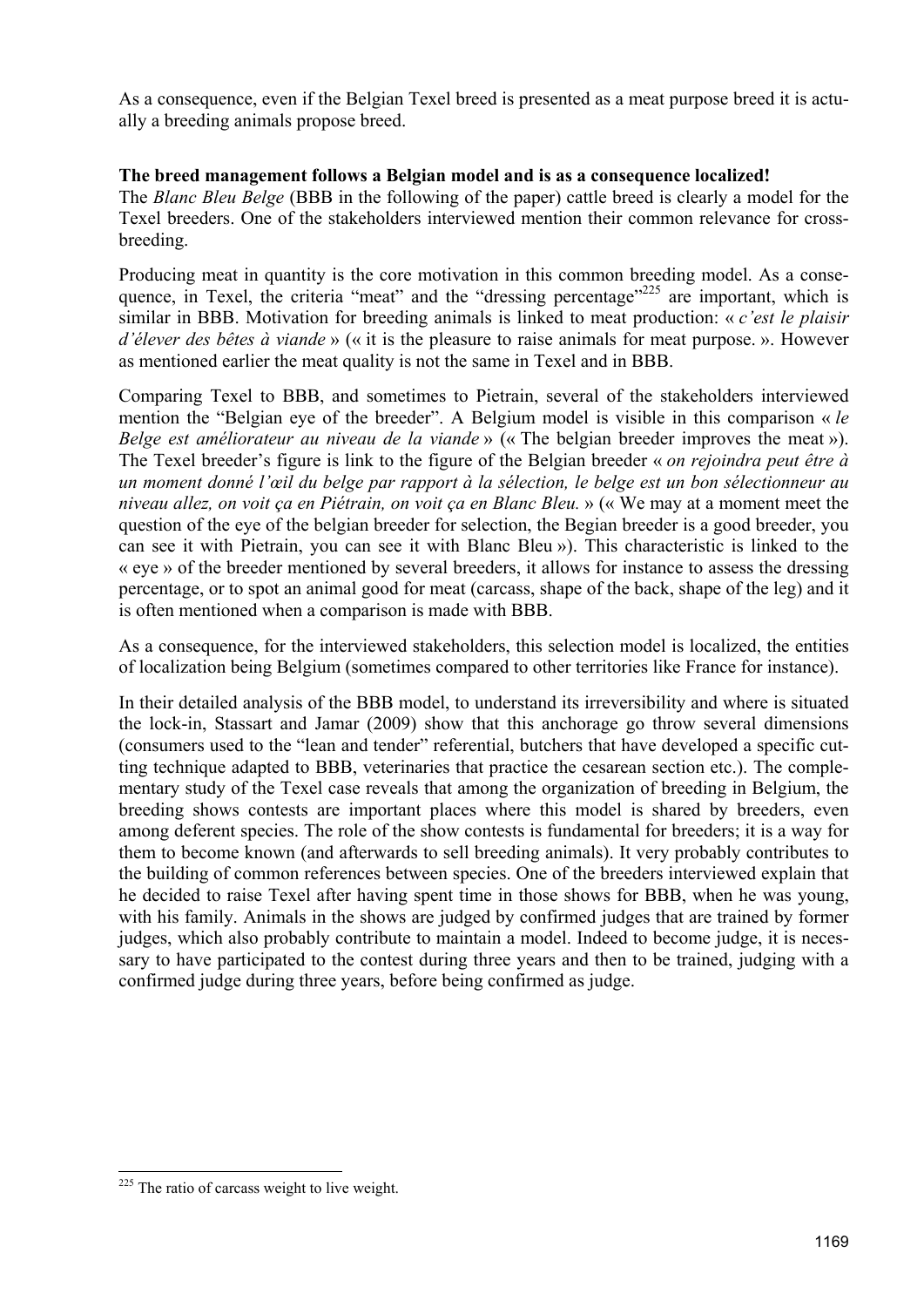## **The breed is very well adapted to its breeding situation but what about it adaptive capacities?**

With this anchorage in a Belgium selection model, the breed is mentioned as well adapted to grazing (good quality grassland that can be quite easily met in Belgium) and easy to breed (except during the lambing period very time consuming which means that flocks are often small flocks). The breed is qualified by the breeders themselves as a grassland breed. The vocabulary used to mention the adaptation of the breed is a vocabulary usually associated to hardy breeds: they say that it is a sheep easy to handle and few demanding in terms of food. Most of the farmers mention that their animals are fed mainly with grass, with supply of hay, haylage or other complement when there is not enough grass or at specific periods (for instance before lambing). This « few demanding » breed dimension is to keep in proportion as it seems difficult to feed the breed on « poor » grassland, and as this characteristic is limited to the non lambing period. The lambing period is a period when the care demand is high, all the lambing must be kept under surveillance, and some of them must be guided. The breeders pretend that they minimize the use of the caesarian section, as, contrary to the situation of the BBB, it is not profitable from an economic point of view. As a consequence, the breeders call the veterinary only if they consider the caesarian as mandatory because there is a risk of losing either the ewe or the lamb.

The Texel breed is considered as well adapted to breeding animal production for crossbreeding.

However, most of the interviewed persons have mentioned failures in adaptation to changes in breeding conditions (bigger flocks, breeding in hot climate area for instance). Several experiences of use of the breed in countries with hotter climate are mentioned by the breeders and have leaded to failures, animals having respiratory problems. Some breeders have also mentioned examples of colleagues that have tried to raise flock with high number of animals (more than 100 ewes) and they had difficulties (due to the care demanding during lambing), one of the breeder considers that to make a good selection activity the flock mustn't be of more than a few dozens of animals.

Moreover, it seems that when the project of the farmer is to valorize other products than breeding animals (meat or wool), the Texel breed is not chosen, or only used in crossbreeding. Pure breed Texel flock only aim at participating to contests shows and at selling animals.

Here the lock-in's characteristics are different from the ones for BBB (Stassart and Jamar, 2009). Main differences in the models are due (i) to the fact that in one case caesarian is the rule whereas in the other case it is used but avoid as long as possible (as the relative cost is higher for sheep than cattle), (ii), to the fact that there is a dissociation between the breeding animal and the meat product in the Texel case contrary to BBB. Several breeders mention a step backward that have been made after facing excesses<sup>226</sup> in the selection of the Texel, we can see here that the breed is very well adapted to the situation in which it is raised but that it miss capacities of adaptation to territories with other natural and climate conditions, to other systems, or to other aims for production.

# **Local anchorage in of localized agrifood systems**

Thanks to this case study, we discuss the fact that qualifying an agrifood system as "localized" is not enough and that it is crucial to understand and analyze the anchorages in local as dynamics and in their dynamics and to question what is the "local" in such an anchorage dynamics.

 $\overline{a}$ 

 $226$  Decrease of the size, modification of the morphology, probable increase of inbreeding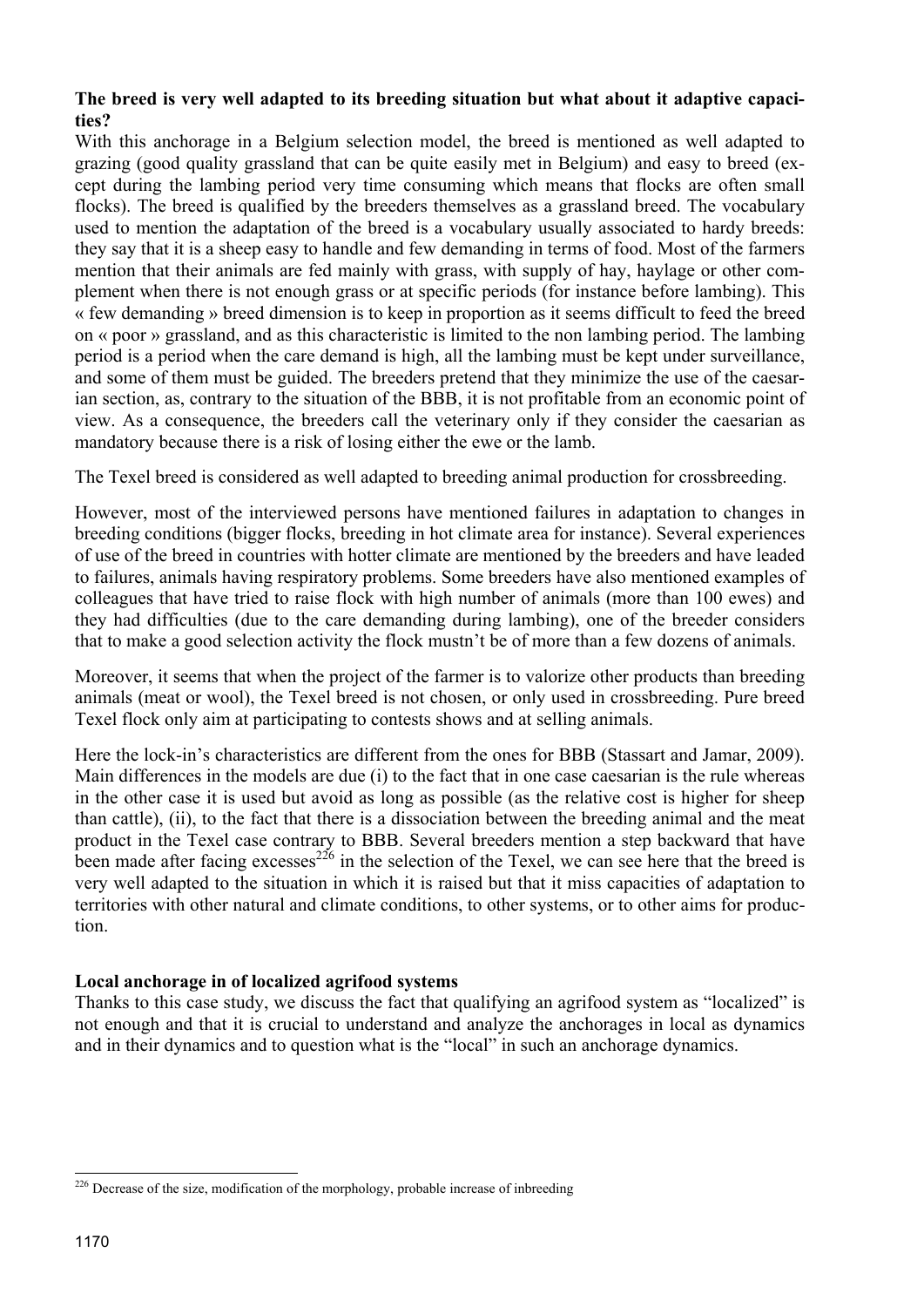### **The different dimensions of local anchorage**

The different dimensions of local anchorage we can discuss through this case study are the following:

-The anchorage by biological resources and bio-climate characteristics.

The Texel is itself a genetic resource of the Belgian territory, as it has been selected in this very territory, and seems to have few links with vegetal resources, except the fact that it is demanding in terms of grassland nutrient qualities. The breed also demands climate conditions that correspond to the Belgium territory (can't be raise in conditions with too high temperatures).

-The anchorage by territorial organization and collective tools:

The shows contests play a role for the transmission of the Belgian model of animal selection. Other collective tolls play a role in the building of this model, like analysed by the previous studies of Pierre Stassart on the BBB case (qualification grid for the meat, model for meat cut etc.)

- The anchorage by territorial organization and know-how:

The veterinary activity and the know-how of the veterinary, but also of the breeder itself (for preparing the caesarian section) are also a part of this model (one of the interviewed stakeholders compared with the close French situation where the breeders are not used to prepare the scene for the caesarian activity). The Belgian butcher develops also a specific cut technique that is part of the anchorage of this system.

- The anchorage by the market and the consumption habits:

This dimension of the anchorage is not important for the Texel breed as the main market for the main product (breeding animals) is abroad. On the contrary, in the anchorage of the BBB system (Stassart and Jamar, 2009) the Belgian consumers habits (with the lean and tender referential) is of the first importance.

-The anchorage by the farming system linked to small land holders:

We have seen that especially for the model to be maintained, the farming system involves small flocks and a majority of the breeders are hobby breeders (land resource is a rare resource in a country as Belgium with high population density). This characteristic is a key characteristic of the model, however it is not specifically corresponding to localized characteristics.

The anchorage of the breed covers several dimensions, but this system is threatened by the fact that it lacks adaptive capacities, and it strongly raises the question of the renewal of the resources involved in the system, and in particular the genetic resource itself, as the selection process as made mandatory to put under surveillance the lambing, as the selection process as leaded to animals considered as fragile (respiratory problems in hot climate conditions for instance), and as some breeders mention the fact that they favor inbreeding to fix characteristics they are interested in. This question of the renewal of the resources in the system moves it away from classical systems studied in the LAS (Localized Agrifood Systems) studies area (Fournier and Muchnik, 2010).

# **The multiple meanings of "local".**

As we have seen, local anchorage concerns numerous dimensions, but most of all this case study; when comparing it with other kind of LAS, invites to precise what is "local".

Indeed, the comparison of the Belgian Texel with the case of the « *bœuf des prairies Gaumaise* » (see box 2, Stassart and Stilmant, 2012) confirms the fact that the term "local" refers to very di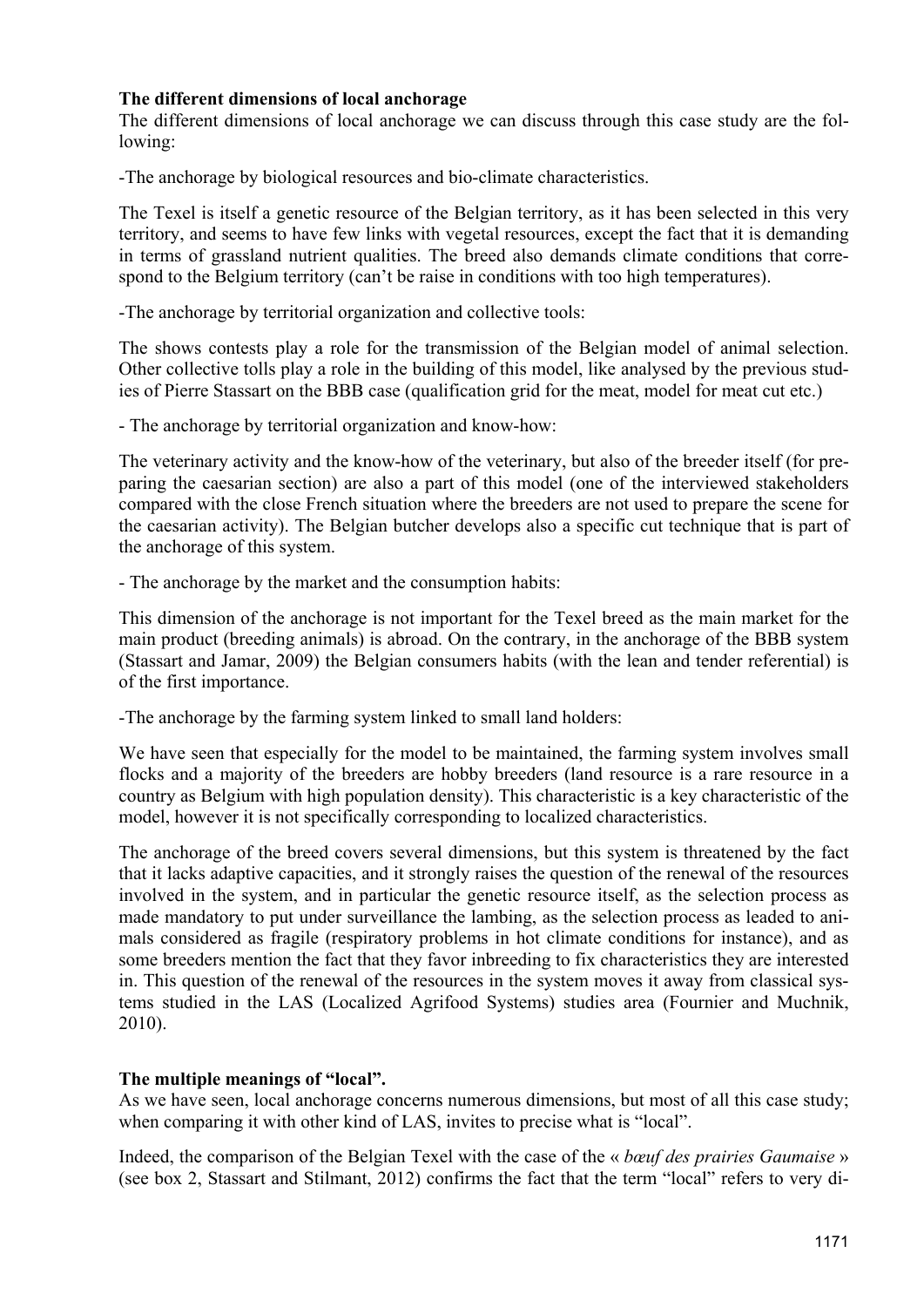verse realities. In the Texel case, the « local » the stakeholders refers to is Belgium, they consider that there is a specificities of the Belgian breeder, that they for instance compare to the French breeder, and they consider that they can benefit this image (the reputation of the animals coming from Belgian selection on other territories is for instance illustrated by the fact that they use the term BelTex in United Kingdom to differentiate Texel from Belgian selection). In the *"bœuf des prairies Gaumaise*" project, the local is the *Gaume* territory, which is a territory that still have to be build but that is of the first importance for the stakeholders of the projects.

What differentiate those two "local"? Is it a question of scale that defines the LAS? This comparison indeed echoes the invitation that made Stassart and Stilmant (2012) to consider the local (and the territory) as notions that are built and situated. As a consequence, what is the local that makes sense for stakeholders has to be questioned in each situation, as well as the role given to this "local" in the development project designed by the stakeholders.

Box 2: The «bœuf des prairies Gaumaise» case (from Stassart and Stilmant, 2012)

This project has start in 2003 in the *Gaume* region in Belgium, in a frame of intervention-research leaded by a sociologist and an agronomist, with an aim to develop an alternative short chain satisfying citizen new expectations, overcoming the lock-in associated with the BBB model.

It took place in the *Gaume* territory, in the south of Belgium, which seemed a good frame to bring about a convergence of interests and to associate heterogeneous stakeholders. This territory benefits a specific image for its life style, even if Stassart and Stilmant underline that it was more at the beginning of the project a "dreamt territory" than a "territory in project".

The aim was to sell a beef valorizing the local grassland, combining an aim to develop an alternative and quality food production and to manage an ecosystem. With an aim to overcome the lock-in linked to the BBB model in its multiple dimensions, the project associates a diversity of stakeholders from farmers to environmental managers or consumers.

First ox were sold in 2007 and specification produced in 2008.

## **Conclusion**

The case study of the Belgian Texel breed, with its paradox invites to question the term "local". Characterizing the dimensions of the local anchorage dynamics and a questioning the reversibility and the adaptability of the system we compared it to very contrasted forms of localized agro food system that echoes more to the LAS (Localized Agrifood Systems) research group research objects (Muchnik et al., 2008). This case study confirms that qualifying an agrifood system of localized is not enough as long as the "local" term covers contrasted realities.

#### **Acknowledgements:**

This project was part of the project "*Organismes et Organisations Localement Adaptés*" (O2LA) funded by the French Agency for Research (project ANR- 09-STRA-09).

Anne Lauvie's postdoc in SEED Arlon was allowed thanks to the support of INRA SAD (*Sciences pour l'action et le développement*) department.